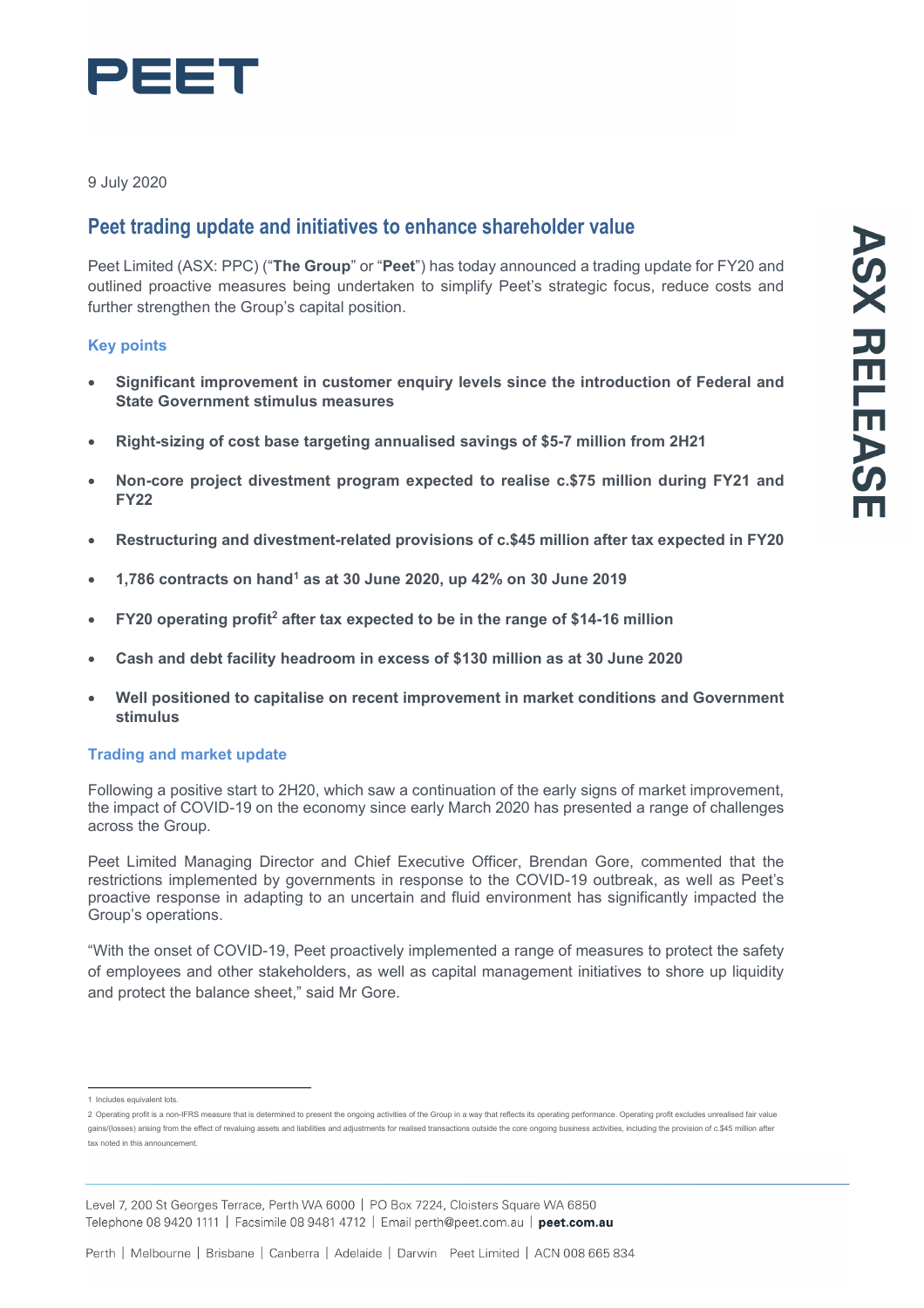

Some of the initiatives implemented include:

- prioritising the safety and wellbeing of Peet's employees, customers and residents. In respect to its employees, Peet adapted its work-place practices to implement working from home for approximately 85% of the Peet Team and enhanced the safety of its sales office-based employees;
- a reduction or deferral of non-essential variable operating expenditures and corporate overheads, including placing a freeze on remuneration and implementing other cost saving measures;
- a voluntary 20% reduction in Directors' fees and the fixed salaries of Leadership Team members for a three-month period commencing in May 2020 which is subject to further review in July 2020; and
- a temporary 20% reduction in working hours across the balance of the Peet Team (with a pro-rata reduction in base pay).

Sales activity continued to improve in the first two months of CY2020, however the impact of the COVID-19 pandemic and associated restrictions contributed to lower sales in April 2020 on the back of lower customer traffic and enquiry levels during the latter part of March 2020.

Enquiry levels and digital traffic recovered strongly in April 2020, with Peet's sales offices generally fully operational in WA, ACT/NSW, SA and QLD with the easing of government restrictions. The introduction of Government stimulus (including the Federal Government's HomeBuilder grant and the WA State Government's Building Bonus package) has resulted in a significant increase in enquiries and sales across the Group's portfolio in the latter half of the June 2020 quarter.

"Enquiry levels increased by 75% during the quarter ended 30 June 2020, compared to the quarter ended 31 March 2020. Sales increased 57% compared to the quarter ended 31 March 2020 and 25% compared to the quarter ended 31 December 2019. Settlements are completing within similar timeframes to pre-COVID-19 levels and the cancellation rate is normalising," said Mr Gore.

Peet remains strategically focussed on planning and creating liveable communities and homes targeting the low to middle market segment, which is expected to benefit materially from State and Federal Government stimulus.

At 30 June 2020, there were 1,786 contracts on hand<sup>3</sup>, with a gross value of \$427.7 million, compared with 1,257 contracts on hand<sup>3</sup> as at 30 June 2019, with a gross value of \$335.5 million. This represents an increase of 42% in contracts on hand<sup>3</sup> and a 27% increase in contract value, providing positive momentum as the Group enters FY21.

#### **Capital management**

The Group entered 2H20 in a strong capital position, which allowed it to proactively implement capital management initiatives in response to COVID-19.

3 Includes equivalent lots.

Level 7, 200 St Georges Terrace, Perth WA 6000 | PO Box 7224, Cloisters Square WA 6850 Telephone 08 9420 1111 | Facsimile 08 9481 4712 | Email perth@peet.com.au | peet.com.au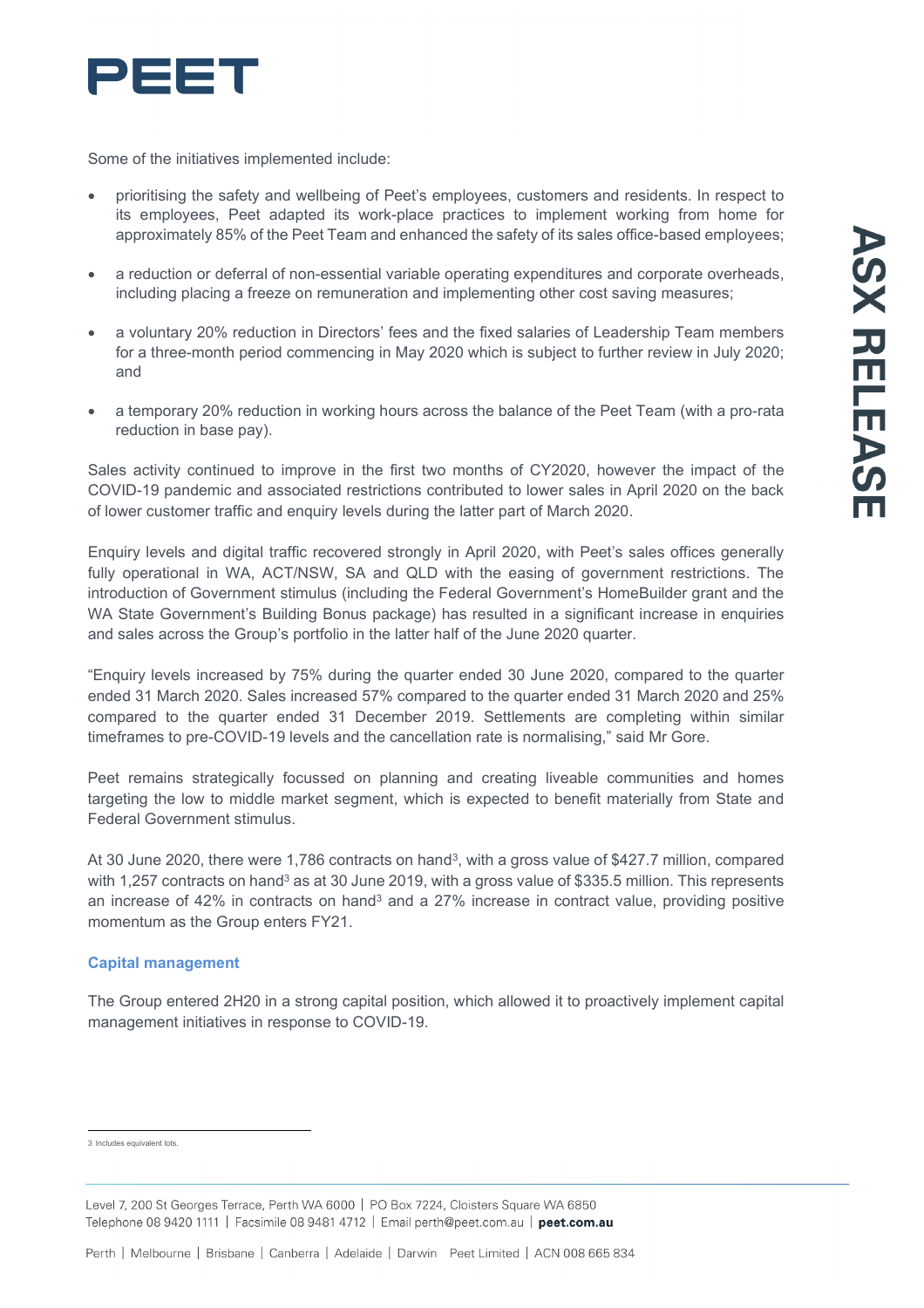

These initiatives included:

- the deferral of the commencement of new projects;
- minimising development capital expenditure to reflect management forecasts for COVID-19 sales rates pre-Government stimulus; and
- a strong focus on managing the settlement risk of 1H20 contracts on hand.

Peet enters FY21 with cash and debt facility headroom of more than \$130 million as at 30 June 2020. It has the capacity to accelerate delivery of product to meet the material increase in demand arising from the introduction of Government stimulus.

"Additionally, pre-emptive discussions with the Group's syndicate of banks has resulted in variations to our senior debt facility, which have provided a waiver of the measurement of the Group's debt covenants out to 30 June 2021, taking account of the Group's COVID-19 responses and the organisational restructure being implemented," said Mr Gore.

## **Right-sizing cost base and strengthening capital position**

While the Group remains in a solid financial position and is expected to benefit from recent Government stimulus, it continues to remain cautious on the outlook for FY21 and is seeking to position itself positively to a post COVID-19 environment.

Mr Gore commented that Peet has continually focussed on reducing its fixed corporate overhead and efficiently managing its asset base with a view to maximising returns on invested capital.

"Over the last several years, the Group has been investing in its information and digital platforms to improve the efficiency of its workflows and the gathering of data to drive enquiry and increase sales. At the same time, the Group continually reviews its c.48,000-lot portfolio to identify opportunities to recycle capital," said Mr Gore.

With a view to resetting the focus of the business on key growth corridors around the country, Peet will seek to divest non-core projects, including regional and sub-regional projects. The expectation is that this will result in the recycling of c.\$75 million of capital over the next 18 to 24 months to further strengthen the Group's balance sheet. This will assist in streamlining the business and simplifying its operating structure.

"The efficiencies arising from the investment in internal system improvements and the divestment of a number of projects have meant making some difficult decisions, including reducing the number of people employed by the Group. This is an unfortunate outcome and is in no way a reflection of their value or contribution to the Group. These decisions are difficult but necessary to ensure the Group is well positioned for the post-COVID-19 environment and to consider investment opportunities should they arise," said Mr Gore.

It's expected that these measures will result in annualised overhead and fixed cost savings of \$5-7 million once fully implemented in 2H21, and in a one-off provision of c.\$45 million after tax in FY20.

Level 7, 200 St Georges Terrace, Perth WA 6000 | PO Box 7224, Cloisters Square WA 6850 Telephone 08 9420 1111 | Facsimile 08 9481 4712 | Email perth@peet.com.au | peet.com.au